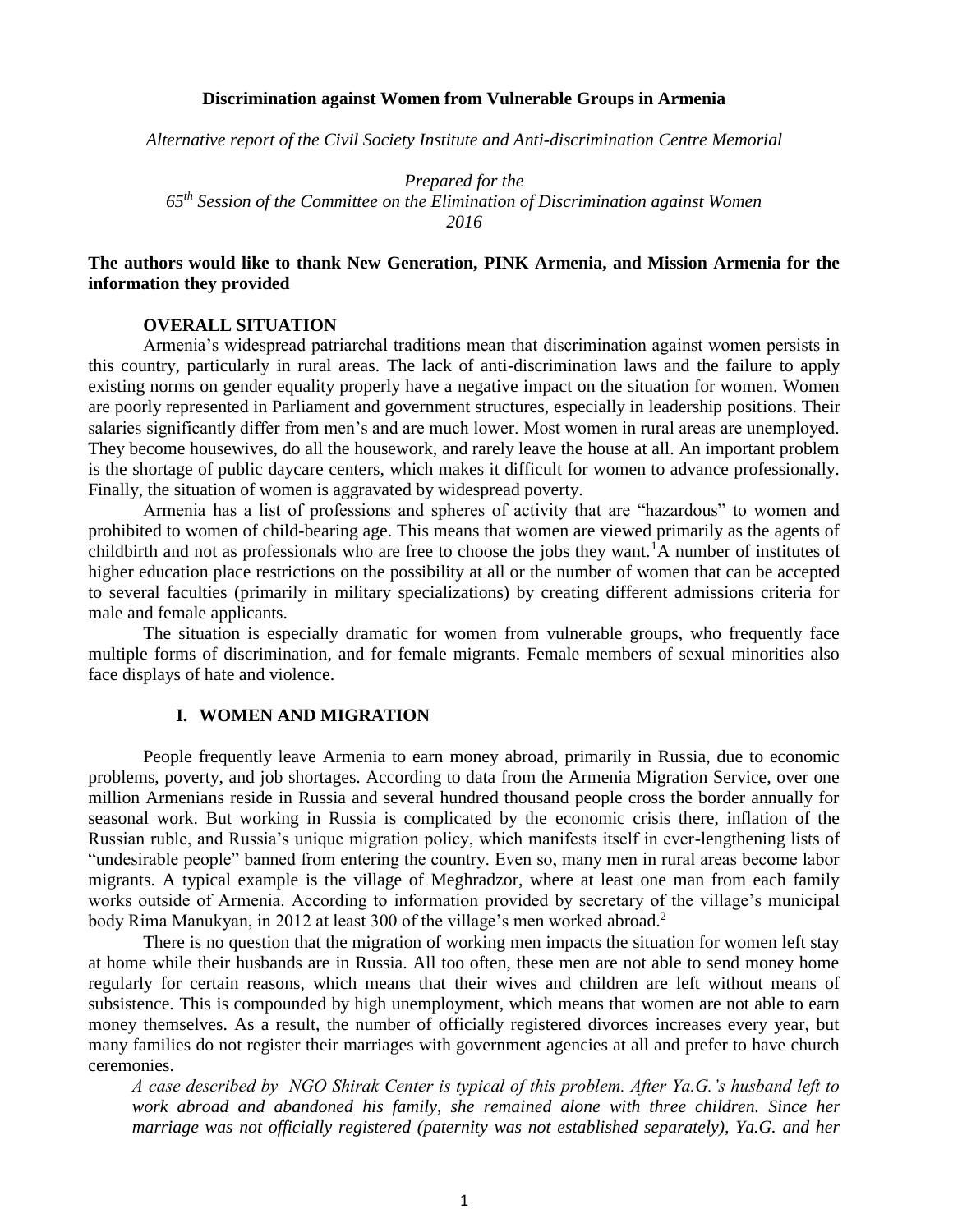*sons were left without any money and she was not able to obtain child support from the father of her children.<sup>3</sup>*

Economic problems also force many women to seek opportunities for work abroad. Now it is increasingly likely that female migrants will not be able to re-enter Russia because some of them are on the "list of undesirable people." Many women who have been forced to abandon the chance to work abroad have a difficult time adapting to life in poor and extremely traditional Armenian villages. Unfortunately, Armenia does not have any government programs aimed at integrating returning labor migrants back into society, and it also lacks any strategy for solving these women's problems.

Migration also carries the risk of serious illness for migrants themselves and for their families. The majority of HIV-positive people in Armenia are labor migrants and their wives. According to a 2013 UNGASS report, almost 74 percent of cases of HIV infection registered in recent years were connected with migration.<sup>4</sup> In 2015, 1,259 cases of HIV infection were registered, 321 of which were women. According to the National Center for AIDS Prevention, 97 percent of women were infected as the result of sexual contact.<sup>5</sup> Family members of labor migrants also frequently suffer from tuberculosis, and head of the National Center to Combat Tuberculosis Armen Hayrapetyan has even raised concerns about the increasing cases of this illness.<sup>6</sup>

### **a. Women who are trafficking victims**

Poverty and the high unemployment level frequently force women to seek work abroad, which means that sometimes they become the victims of trafficking, including sex trafficking. Migration experts have repeatedly reported that Armenian women and girls are sent to Middle Eastern countries for the purposes of sexual exploitation. In these cases, they are usually deprived of their freedom, access to personal documents, and an opportunity to return home. Their situation is complicated by biased attitudes towards sex workers and victims of sexual exploitation and rape, which means that they cannot even turn to members of their own families for help. Investigations into sex crimes committed against women are rarely conducted with care. For many victims, it is especially traumatic that the initial interview, when they must provide details of the crime, is handled by male police officers—there is no rule that these kinds of interviews should be handled by specially-trained female officers.

#### b. **Refugees from Syria, Iraq and other states**

In recent years, Armenia's neighbors have experienced crises, wars, and humanitarian catastrophes. Refugees have been fleeing these regions of conflict en masse in search of asylum abroad, and Armenia has taken in around twenty thousands of refugees of predominantly Armenian descent and the Christian faith arriving mostly from Syria and Iraq. But recently refugees who are not of Armenian or Yazidi origin have not been welcomed in the country.<sup>7</sup> This has resulted in discrimination against female refugees, among others: female Muslims and refugees from Africa are being denied asylum.

Armenia has adopted broader definition of refugee in its national law, which apart from the 1951 Convention relating to the Status of Refugees definition, also includes those fleeing war, generalized violence and large-scale human rights violations. Even though each application for refugee status requires an individualized approach, Armenia's application of the 1951 Convention relating to the Status of Refugees raises concerns. It does not take into account the specific nature of gender-based persecution and also ignores the need for special treatment of applicants from particular social groups (pursuant to Article 1 A(2) of the Convention, women are deemed members of a particular social group).<sup>8</sup> Thus, in practice Armenia does not consider forms of persecution against girls and woman like sexual violence, forced circumcision, abortion, or sterilization, and denial of access to contraception to be sufficient grounds for granting refugee status and leaves such women without protection.<sup>9</sup>

Amendments to the law "On Refugees and Asylum," which entered into force in January 2016, do not regulate matters of gender inequality among refugees and asylum seekers. There is no state-run program for informing female refugees of their rights, and female refugees from vulnerable groups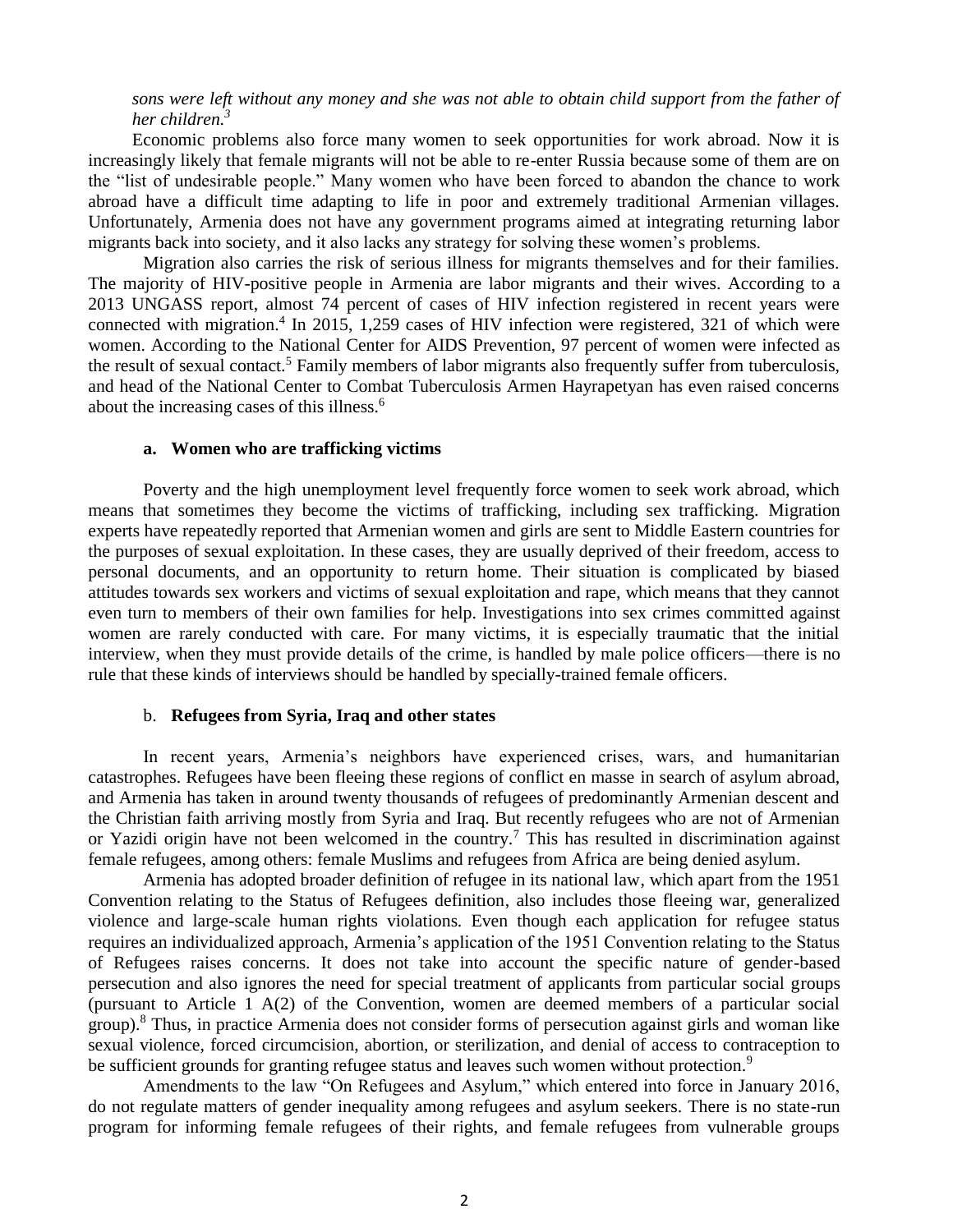generally face additional discrimination due to the lack of additional and special conditions for protecting women in these vulnerable categories. For example, there was a case  $10$  when a woman suffering from a mental illness was denied refugee status mainly because of her state of health.

Armenia also has problems with refugees who were forced to flee Azerbaijan in the 1990s. The Armenian authorities have not applied the necessary efforts to realize their rights to obtain housing. A significant number of the people awaiting housing among displaced are elderly single women living under wretched conditions in dangerous and unsafe structures or crowded dormitories. Analysis demonstrates that either the space allocated to them by the state has not been privatized, or they have not been assigned new housing pursuant to resettlement procedures. Considering their age and state of health, it is possible that they may die before receiving their new housing. These circumstances clearly indicate practice of discrimination against these women.

As a result of the population's lack of awareness about the rights of refugees and about social programs in place to support them, women and girls seeking asylum face numerous violations of their rights. For example, even though asylum seekers have the right to free medical assistance along with Armenian citizens, their documents (asylum seeker's certificate) are rarely accepted at hospitals and clinics, or they are treated as foreigners and thus denied free medical services. A similar situation occurs when parents try to register children at free daycare centers or schools or benefit from other public services. There are no programs to broaden women's access to jobs or training that would help them feed themselves and their children. Training sessions organized by the government for all citizens and not just refugees are conducted only in Armenian, so most refugees cannot take advantage of them.

Armenia also does not have any government-sponsored shelters for women who are victims of domestic violence; this affects also female refugees facing violence in their families. Additionally, in light of lack of special program or action plan to combat violence against female asylum seekers and refugees, female refugees receive no legal or psychological support from the Armenian government.

### **II. DISCRIMINATION AGAINST VULNERABLE GROUPS**

### **a. Ethnic and religious minorities**

Even though ethnic Armenians make up over 90 percent of the population in Armenia and even higher percentage of people belong to the Armenian church, the country does have communities of Assyrians, Kurds, Yazidis, Bosha (a Roma group), and Molochans (an ethno-religious minority). These communities are frequently isolated from the rest of the population and follow their own traditional customs. For example, Yazidis (whose population numbers  $35,000^{11}$ ) still practice early marriage and give their daughters away at the age of 15 or 16. Obviously, the girl's opinion about this situation is rarely considered. Representatives of the Yazidi community have come out against setting a minimum age of 18 for marriage. Aziz Tamoyan, who considers himself to be the leader of the Yazidi community, stated during an interview with the Independent Journalists Network that a high age limit for marriage will lead to "disaster for Yazidi girls."<sup>12</sup>

*In the village Mushakan, 15-year-old Sona A. was given in marriage to a 16-year-old boy. In an interview published by the Institute for War and Peace Reporting, the girl's mother said that a married woman should be "ashamed to go to school."<sup>13</sup> Lilia Avdoyan, a Yazidi woman who attended the wedding, said that her grandfather forced her to quit school at the age of 16, and that now the same situation is repeating itself with her 14-year-old daughter, who was forced by her father to stop studying even against the wishes of the mother and the girl herself.<sup>14</sup>*

Young brides are taken out of school, so many Yazidi girls do not have the opportunity to graduate from school and have secondary education required by law. According to a widely-held belief in this traditional community, education has a negative impact on Yazidi family life, and there are superstitions that Yazidi girls who obtain a higher education will not get married.<sup>15</sup> The national Yazidi association Sinjar has noted numerous instances where Armenian laws on education have been violated, while representatives of government agencies responsible for monitoring in this sphere frequently ignore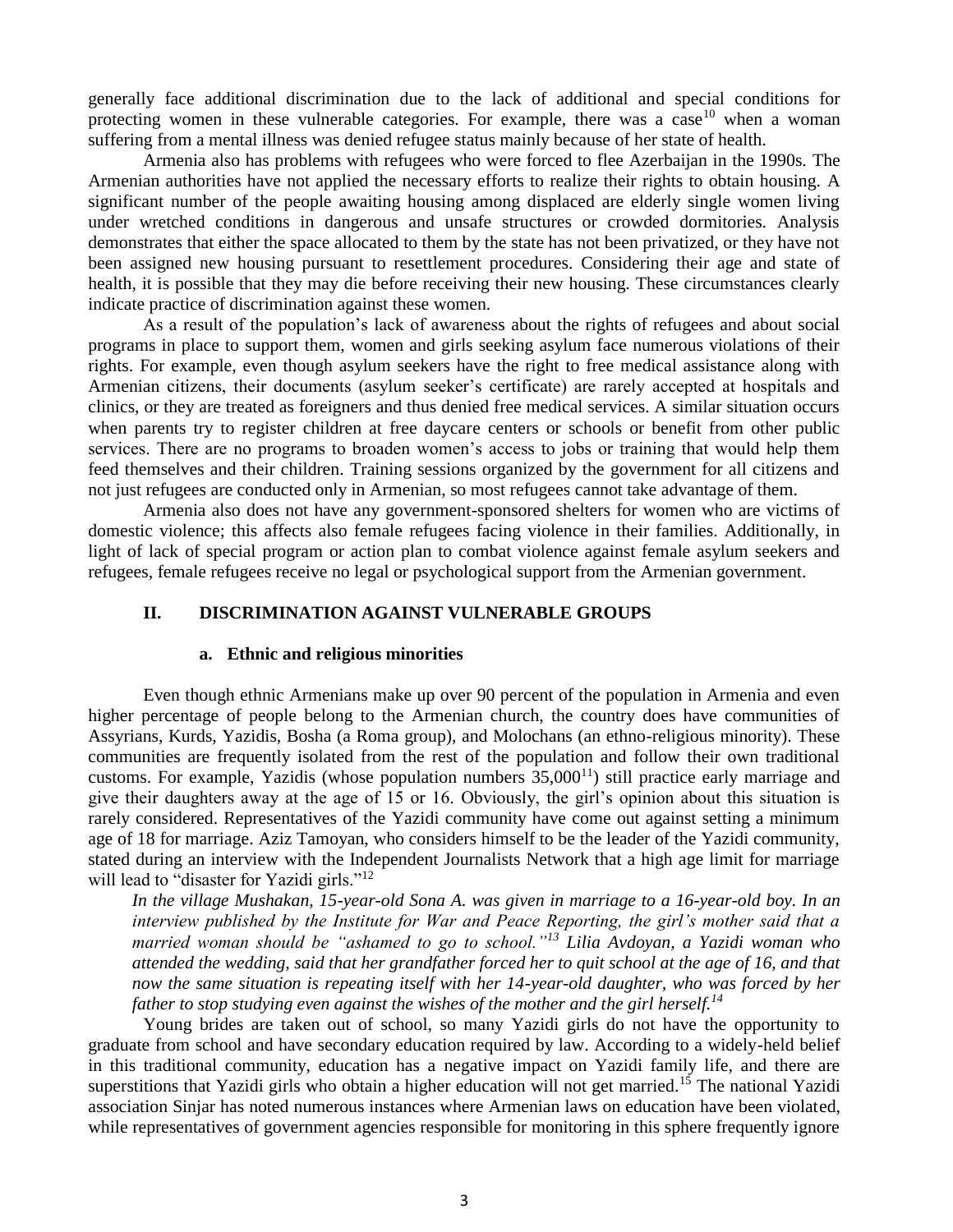the problem of the violation of the right of Yazidi girls to education. Representatives of the organization noted that from 2003–2015, schools in 15 Yazidi neighborhoods accepted 473 Yazidi girls, 234 of whom completed nine grades, and 117 of whom did not even complete  $9<sup>th</sup>$  grade, in violation of the requirements of the law.<sup>16</sup> Also, Yazidi girls are frequently officially listed as students when they do not actually attend school. The explanation for this is that school funding is based on number of students and it is beneficial to have more registered students.

The situation is similar with Molochans. One elder from this community told a reporter from the newspaper *Moskovsky komsomolets* that girls in the upper grades traditionally do not attend school because their parents try to get them jobs at the market. This is partly connected to the fear that a girl may leave the community if she continues with her education. According to one elder, children are generally trained to help adults around the house and farm, so school is like a "rest" for them, and there is "no time" for it, especially during the planting and harvesting seasons (spring and fall).<sup>17</sup>

The Yazidi community is very patriarchal in matters of raising girls and the woman's place in the family. Reportedly, boys and men do not allow girls to use the internet or social networks.<sup>18</sup> In a conversation with a journalist from the Institute for War and Peace Reporting, Yazidi community member Lilia Avdoyan stated that a woman cannot study or work, use cosmetics, make purchases, give toasts, or speak without permission in the presence of her father-in-law.<sup>19</sup>

In many cases, women from traditional communities find that their rights to access medical care are violated. In villages that are far from hospitals, women still give birth at home, especially in the winter, when it can be hard to reach a city.

Women from minority communities also have difficulties participating in political life. The new Electoral Code adopted in 2016 introduces a quota of four people to represent several minority groups in Armenia's parliament (Russians, Kurds, Assyrians, Yazidi). Although this quota has not yet been met, it is most likely that, given the existing situation, only men will be permitted to represent these ethnic minorities.

Girls from ethnic minorities experience difficulties at school due to the growing role of religious education. A course in the Armenian Apostolic Church is mandatory in  $5<sup>th</sup>$  to  $11<sup>th</sup>$  grades at all schools.<sup>20</sup> Teachers are hired after they have been certified by church representatives, and some teachers even start class with a prayer. If parents or children attempt to get out of this subject, they frequently become the targets of accusations of belonging to one religious sect or another, which in turn is viewed in an extremely negative light by the overwhelming majority of the population.

# **b. Women suffering from discrimination on the basis of sexual orientation or gender identity**

The problem of protecting the rights of members of the LGBTI community, including lesbians, bisexuals, transgender women, and intersexuals, has not been resolved in Armenia. Legal remedies are insufficient, and the government generally ignores the problem of infringements of the rights of sexual minorities. Most LGBTI people face problems with self-expression and are forced to hide their identities from their families and society, where homophobic and sexist prejudices prevail. All of this puts sexual minorities in an extremely vulnerable position.

Armenian law does not envisage punishment for hate speech against LGBTI people, which is starting to sound more and more both in the speeches of government officials and politicians, in progovernment media outlets<sup>21</sup>, and from regular citizens. Public figures have made statements concerning the "propaganda" of homosexual relationships (presidential candidate Arman Melikyan,<sup>22</sup> member of the Pre-parliament political movement Garegin Chugaszyan<sup>23</sup>) and justifying homophobic aggression (for example, in May 2012 vice-president of the Armenian National Assembly Eduard Sharmazanov representing the ruling Republican Party, stated publicly that people who support LGBTI rights in Armenia "are corrupting society," and he called an attack on an LGBTI bar an "absolutely correct and justified action $"^{24}$ ).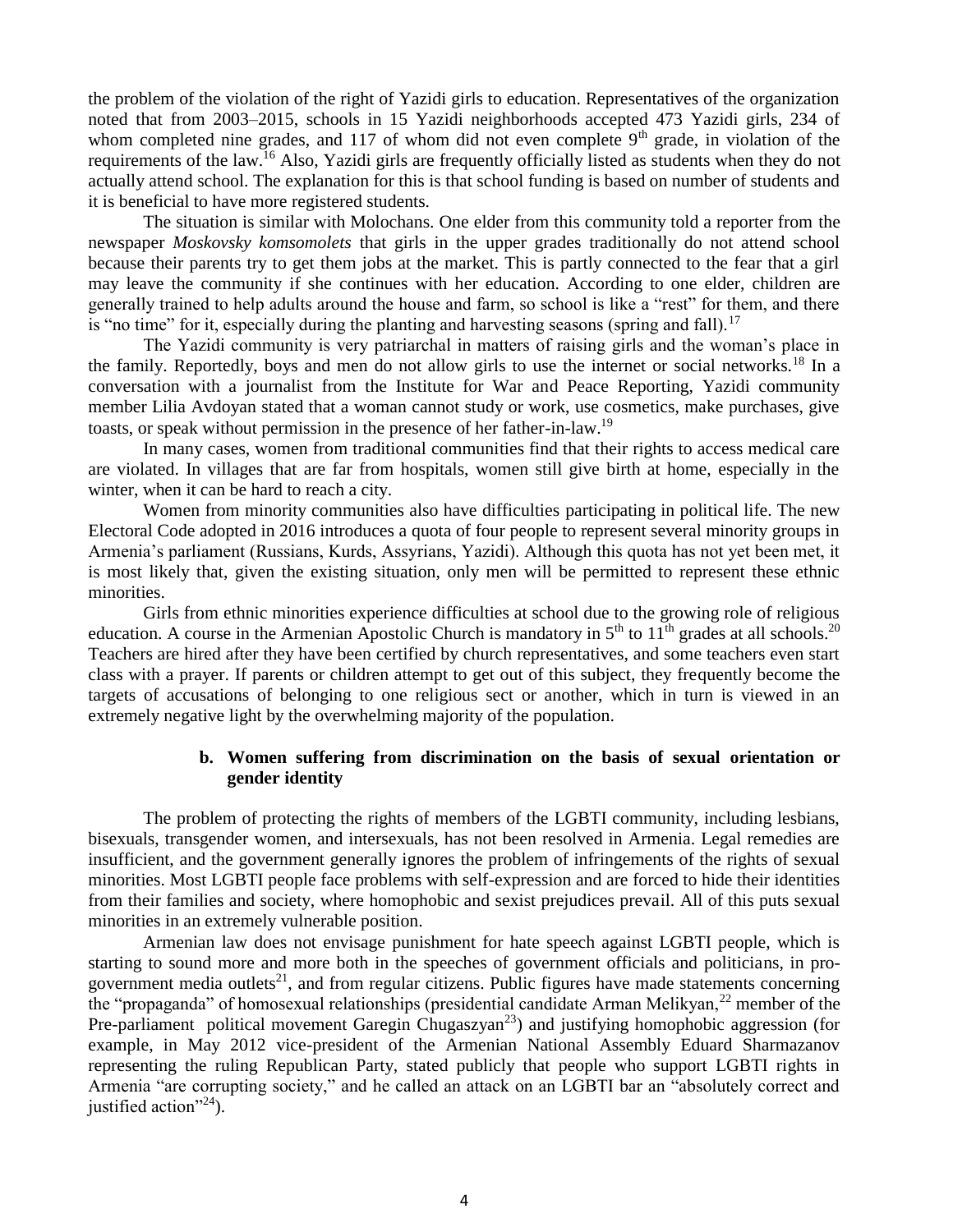*The mayor of Vanadzor Samvel Darbinyan publicly condemned LGBTI activists for organizing the first Rainbow Forum, which was held in Armenia in October 2015.<sup>25</sup> Forum organizers requested confirmation from the mayor's office regarding the publication of homophobic information in a newspaper. In response they received confirmation of the mayor's words.<sup>26</sup>Representatives of this NGO filed a complaint regarding the mayor's behavior with the Ethics Commission for Senior Officials, which responded that actions like hate speech are outside the realm of its competence (because the Ethics Code does not contain a ban on hate speech) and recommended filing a complaint with a court.*

Taking a cue from government officials, radically inclined residents of Armenia also display homophobic behavior and subject LGBTI activists to abuse, threats (including in the media, which publishes lists of people belonging to sexual minorities), and attacks. Attempts made by LGBTI people to protect their rights by turning to police or a court for help generally have no result.

*For a long time, the participants and organizers of the first Rainbow Forum faced abuse, bullying, and threats, mainly on social networks.<sup>27</sup>On November 4, 2015, two participants in the first Rainbow Forum and representatives of PINK Armenia filed complaints with the police about attackers known to them. On November 17, the Investigative Department for the Yerevan district of Kentron and Nork-Marash of the Investigative Committee of the Republic of Armenia issued a ruling declining to open a criminal case due to lack of corpus delicti. These bodies of investigation did not believe that the threats on Facebook represented a real danger, but were instead merely expressions of a subjective opinion and did not involve a threat to life or health. The ruling notes that "some people were simply expressing their concerns about the spread of addiction to homosexuality and immorality."<sup>28</sup>*

An interesting legal precedent was set in May 2016, when, for the first time, a civil court granted a claim in part and found an article with homophobic content libelous.

*The ground for this claim was an article published by the newspaper* Iravnuk (Law) *accusing members of the LGBT movement of promoting the interests of "the international gay lobby." This article included the names of 60 people who, in the newspaper's opinion, were "enemies of the people and the state" and called for them not to be hired, admitted to school, or allowed to express themselves. After persons named on the "blacklist," who are also employees of the New Generation NGO, Arman Saakyan, Ovanes Mkrtchyan, and Grigor Gevorgyan filed their lawsuit, the newspaper lashed out with a series of articles with even more discriminatory content. At the conclusion of the court proceedings, the court found the author of the article liable for distributing libel, but it did not find proven evidence of any kind of discrimination.<sup>29</sup>*

At the same time, as noted above, the government system not only ignores discrimination against LBGTI people, it also indirectly encourages it. For example, after the court granted the lawsuit on libel and discrimination in part, President S. Sargsyan presented the owner of Iravnuk, who also happens to be a parliament member, with a state award.

Attempts by the human rights and academic communities to introduce the topic of gender equality into legal and even academic discourse has met with stiff opposition and an aggressive reaction on the part of people holding extreme right views. During discussions about the gender equality law, the very term "gender" caused serious debate, with the main criticism related to concerns about the blurring of the line between men and women.<sup>30</sup> As a result of this debate, the law was adopted in 2013 under the name "On equal rights and equal opportunities for men and women."

A list of grounds of discrimination given in Article  $29<sup>31</sup>$  of the Constitution of Armenia (with amendments from 2015) does not contain either gender identity or sexual orientation. In accordance with Article 63<sup>32</sup> of the Criminal Code of Armenia, hatred for people based on sexual orientation or gender identity is not deemed an aggravating circumstance. As a result, hate crimes against LGBTI people (45 instances, according to unofficial figures for 2015) are not properly classified by investigators. Government officials and police officers declined to participate in awareness training on preventing hate crimes and hate speech that was organized by LGBTI organizations.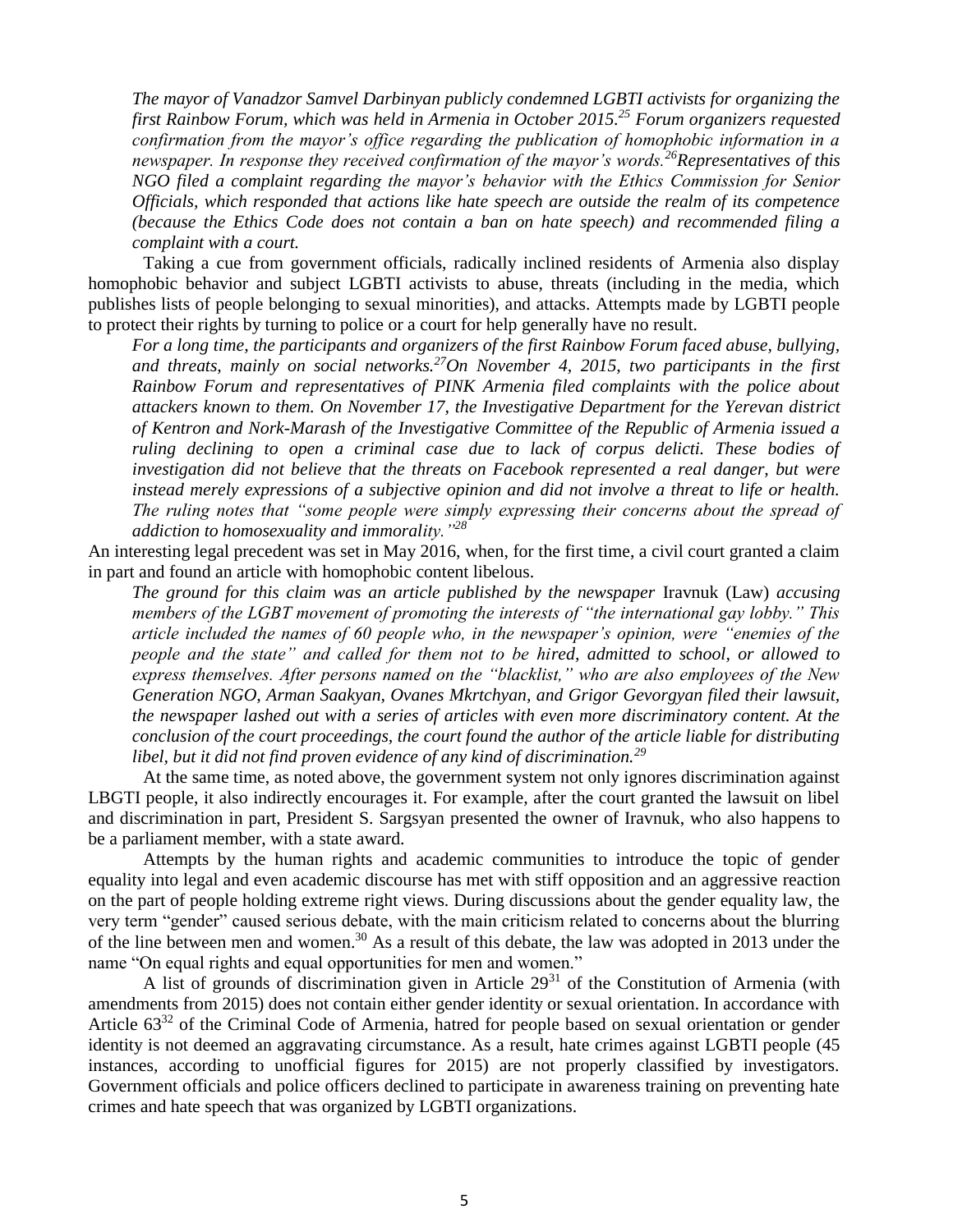*On May 8, 2012, Nazi skinheads threw incendiary mixtures at the LGBTI-friendly club DIY in Yerevan.<sup>33</sup> This club was owned by the activist Tsomak, who is known for her speeches supporting gender equality in Armenia and for her participation in protest actions. The people who attacked the club stated that they had committed arson because of her orientation and her participation in a gay pride parade in Turkey. Tsomak had received threats since early 2012: "they approached me and talked for 10–15 minutes: 'We despise you, you're a lesbian.' Police officers with homophobic leanings did not take measures to prevent the attack on the club: "The police said, 'What do you want? These guys did the right thing.'" After the arson, several people attacked Tsomak and the human rights defender Lala Aslikyan. They "advised not to try to re-open the bar and threatened to burn it down again…they started to spit at us and make threats."<sup>34</sup> Tsomak received so many threats that she had to seek asylum abroad because it would have been too dangerous for her to remain in Armenia. As Tsomak recounted, "They made me out to be such an outcast that I couldn't continue living there. I couldn't walk anywhere because everyone recognized me. It was very unpleasant. People were pointing their fingers at me, discussing me ('Look at that one. She was only born because her mother was raped.')." This activist's family also suffered from these events. Her sister was told not to come into work anymore "to avoid problems." She was also forced to leave the country.<sup>35</sup> In commenting on the attack, parliament member, currently the Minister of the Natural Resources, representative of Dashnaktsutyun party, Artsvik Minasyan called on constituents to combat the "spread of homosexuality" and the "threat to national security."<sup>36</sup> Later he himself posted one million Armenian drams as a bail to release the pogromists<sup>37</sup> who were convicted to suspended sentences and probation.*

Transgender women are frequently the victims of hate crimes, but these crimes are not classified as such and are not properly investigated. Therefore, those accountable are not prosecuted or their conduct is not properly investigated. Sometimes the victims themselves are subjected to biased attitudes, bullying, and persecution on the part of the law-enforcement.

*In July 2015, a transgender woman noticed during a walk that three unknown men were following her. On a poorly-lit street, her pursuers accosted her, screaming insults about her gender identity. The victim went to the central police station immediately following the attack, but a criminal case was not opened due to "lack of evidence."*

*In May 2013, a group of men started shooting at two transgender women. One women suffered injuries. The victims reported the events to the police, but no further action was taken due to lack of sufficient evidence.*

*In January 2014, a transgender sex worker was attacked. Her persecutors shouted insults about her gender identity, caught up with her, and then beat her. The victim went to the police. An officer not only refused to take her statement and open a case, he also told the victim that her appearance, facial expressions, and gesticulation, as well as her location at the time of the attack, made him suspect that she was a prostitute. Later a report on an administrative violation (prostitution) was prepared in respect of the victim, and she was fined 20,000 Armenian dram (approximately USD 40).* 

*In October 2015, a transgender woman accused of stealing was summoned to the police station to write an explanation. She was treated poorly by the police and they insulted her for her feminine appearance.<sup>38</sup>*

Sometimes medical workers have a biased attitude towards attack victims.

*One victim of transphobia was not able to obtain medical aid after an attack. The on-call doctor did not want to treat her because of her appearance. It was only after the victim's relatives got involved that hospital personnel treated her.<sup>39</sup>*

*Another woman went to the Heratsi hospital complex after she was assaulted. There a doctor posed the following humiliating question: "Do you want us to check your blood and cure your deviation?" The other medical workers in the office thought this was a funny joke and started mocking her, because it was visibly clear that she was transgender. The victim submitted a*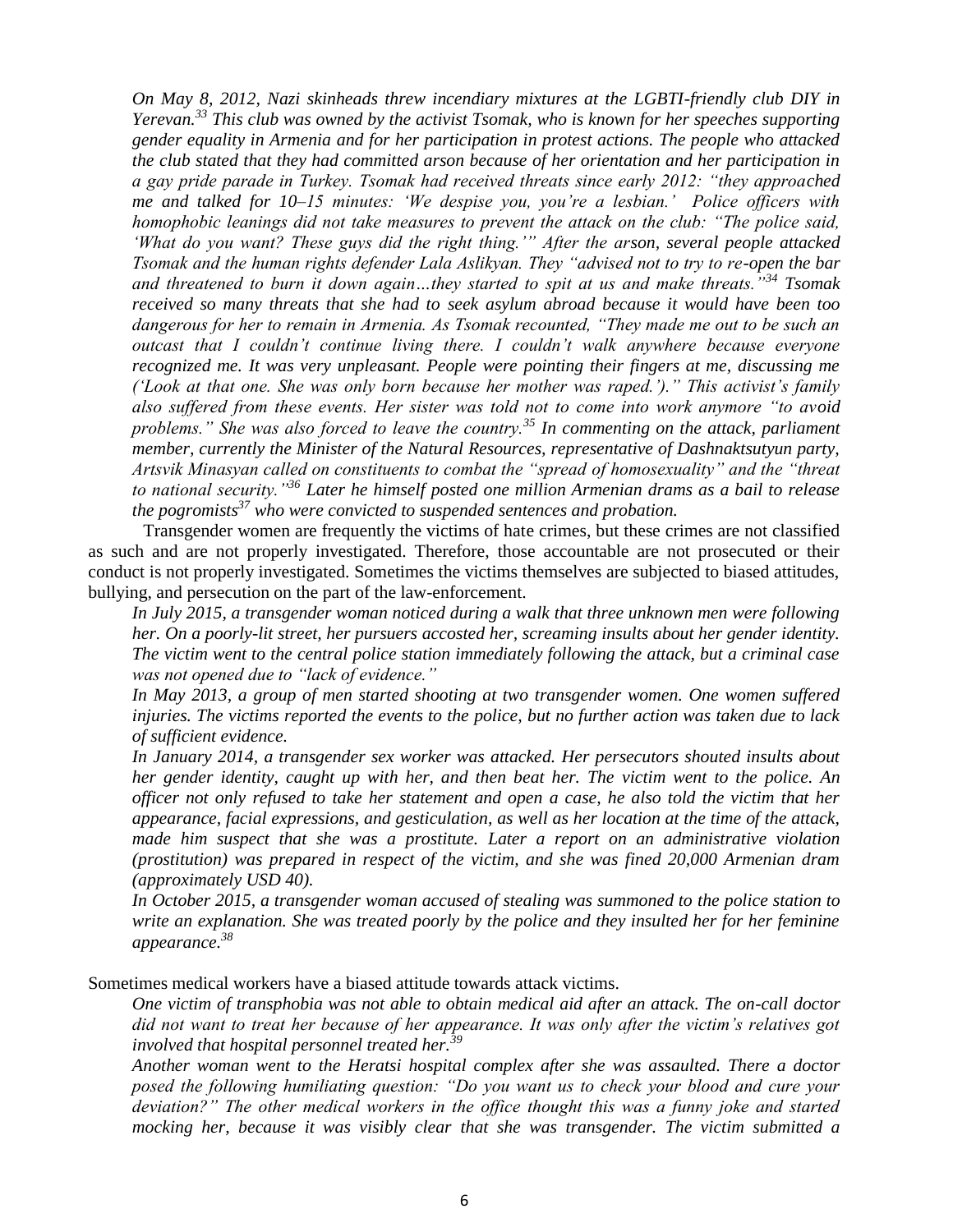*complaint on humiliating treatment and inappropriate provision of healthcare by hospital personnel to the Medical Inspectorate of Armenia's Ministry of Health.<sup>40</sup>During the investigation, Inspectorate officials rebutted evidence of humiliating treatment and explained that this term is not defined in by-laws. They stated that under established procedures, blood must be drawn from all assault victims. They also stated that they had reviewed a video and did not find anything to confirm the complaints. However, they refused to attach the recording to the case file, explaining that the recording "self-destructed." The administrative procedure was terminated for lack of elements of a violation. The victim did not want to file a complaint with a court.<sup>41</sup>*

Another problem is that transgender women in detention facilities often become the victims of sexual violence as they are placed in the same cells as men.<sup>42</sup>

Also, LGBTI people hide their sexual identity to avoid being fired from their jobs. LGBTI people who came out face mockery, taunts, and discrimination at work.<sup>43</sup>

*Meline Daluzyan, the first Armenian weightlifter to win a medal at the World Weightlifting Championships<sup>44</sup>and a two-time European champion (2007, 2008)<sup>45</sup> was scorned for her support of LGBTI people: "From the very beginning of my career, I felt pressure from trainers and sports organizations about my appearance and behavior. As long as I was winning medals and didn't openly support the LGBTI community, I wasn't openly harassed. But later sports officials made it very clear that I would be excluded from the national team if I continued to support the fight for LGBTI rights. And if you're not on a team, you won't get a salary. First they cut my pay, and then, in 2016, they excluded me from the team. Now I don't have a future as a professional athlete in Armenia. What's more, I'm a "disgrace to the nation." Trainers tell other girls how to behave so that they don't "turn into Meline."<sup>46</sup>*

### **c. Women's activism**

Patriarchal society does not think highly of women who participate in public events in an attempt to make a statement and change established practices. Sexist behavior against female activists is also seen on the part of police officers: $^{47}$  one activist explained that officers start treating women worse if they learned that they were not married: "This can be seen, for example, in how they give testimony in court or in their manner of conducting an interrogation."<sup>48</sup> Police officers have been seen treating women rudely and even threatening them with violence.

*On March 8, 2013, a demonstration to protect women's rights (Fem-Manifest) took place at Liberty Square. Young women read out a manifest on women's rights and then uploaded of video of this to the internet.<sup>49</sup> The majority of comments on the video contain hate speech, for example "tie them to the stake!", "whores for sale," and other insults.*

*On December 2, 2013, the activist L.A. was attacked by members of the Hayazn party for wearing a rainbow flag. Later officers confiscated L.'s video camera, then summoned her and other protesters with the use of brute force.<sup>50</sup>*

Even such protests by women as pickets by mothers outraged by their sons' deaths while serving in the army aroused a negative reaction in law enforcement officers and led to the condemnation of these women's behavior in media outlets and absurd accusations of "vilifying the image of army mothers."<sup>51</sup>

*In May 2015, police officers used force against women picketing the president's residence and demanding a meeting with the commander-in-chief. The women filed a complaint about the officers' actions, but even though the Special Investigative Service opened a criminal case, it was later closed by the prosecutor<sup>52</sup> in spite of evidence confirming violence on the part of the police, which included video recordings and medical documents.<sup>53</sup>*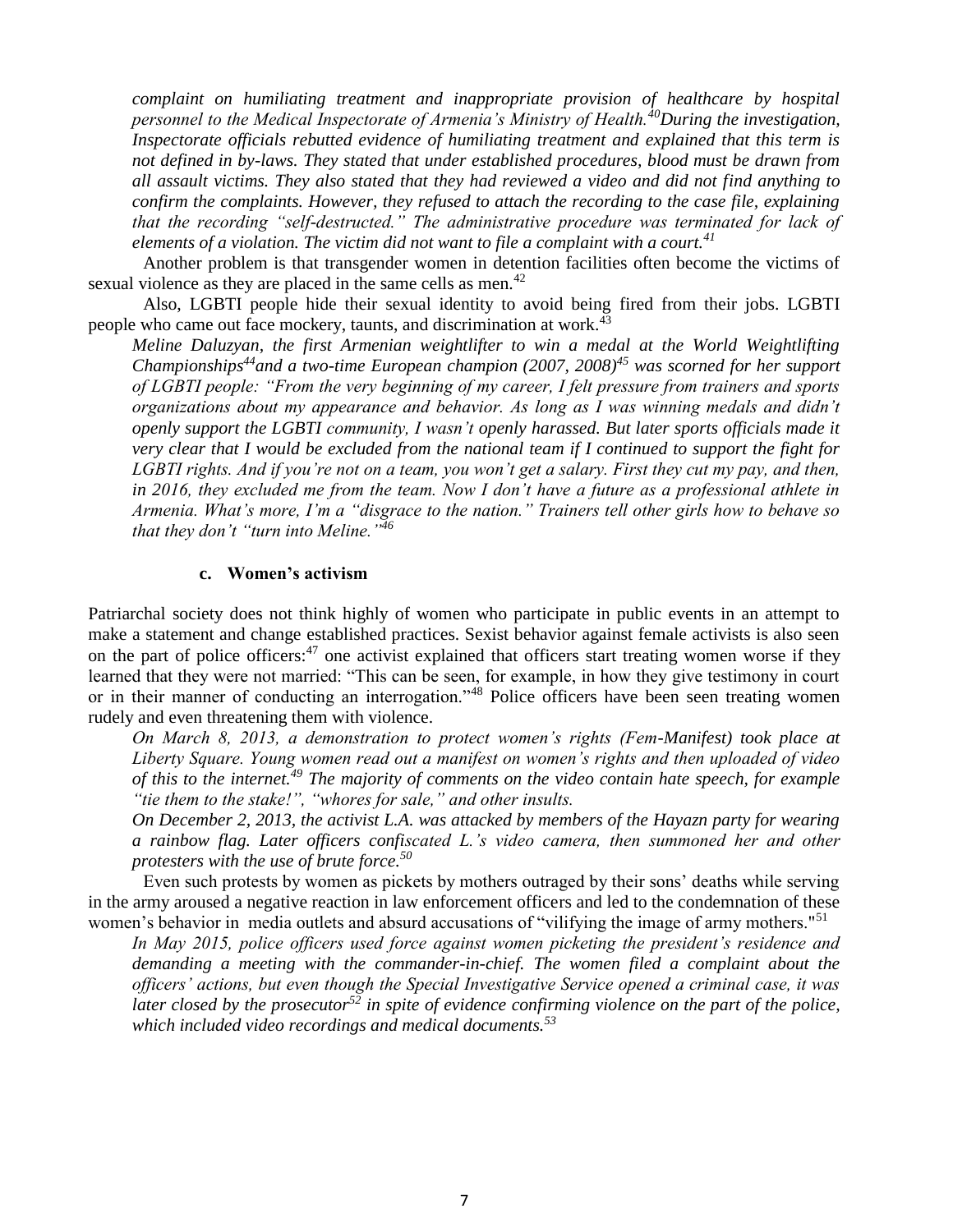## **Recommendations**

To overcome patriarchal notions of a woman's place in society, the Armenian authorities must devote more attention to advancing ideas of equal rights for men and women and for members of various ethnic and gender minorities and to cultivating tolerance. The fight against stereotypes must be taken to school and additional education programs, media campaigns, and public service advertising. The authorities must pay attention to public speeches made by officials and politicians and hold accountable those who spread sexist, homophobic, and xenophobic views and use hate speech.

To overcome discrimination against women, the Government must adopt a comprehensive antidiscrimination law that considers all forms and grounds of discrimination, including discrimination against women, ethnic and religious minorities, and foreigners and stateless people, as well as discrimination on the basis of sexual orientation and gender identity. When developing this law, the opinions of experts and human rights defenders working with vulnerable groups must be taken into consideration.

With a view to the full exercise of labor rights, the Government must revoke the list of professions prohibited to women and guarantee that women have an equal opportunity of being accepted for certain specializations (including military specializations) at institutes of higher education. The protection of motherhood should not cause women additional vulnerability when applying for a job, choosing a profession, or advancing in their careers. Women must have the same opportunities as men in all areas.

The Armenian Government must use all possible diplomatic and political mechanisms, including consular support measures for citizens abroad, to protect the rights of female migrants. It must create programs to help integrate women returning from labor migration and to protect women left without a means of subsistence after family members who have left for labor migration stop supporting their families in Armenia.

When adopting a decision on granting refugee status or asylum to women and girls, the authorities must take an individualized approach to each case, consider gender-based violence as a form of persecution, and view these women and girls as a particular social group in accordance with a number of UNHCR documents.<sup>liv</sup>

The authorities should devote special attention to realizing the right to education of women and girls from ethnic minorities. The Government must strengthen state control in the education sphere, organize awareness training for teachers working with children from minorities, promote non-discriminatory approaches to teaching, and make education attractive to both parents and children. Religious education should be removed from the mandatory school curriculum and left to the discretion of families and communities.

When investigating hate crimes, officials must duly consider motive and identify bias and bring those responsible to justice. Training for law-enforcement on investigation of hate crimes shall be organized, and instruction on the ethical treatment of crime victims shall be issued and enforcement.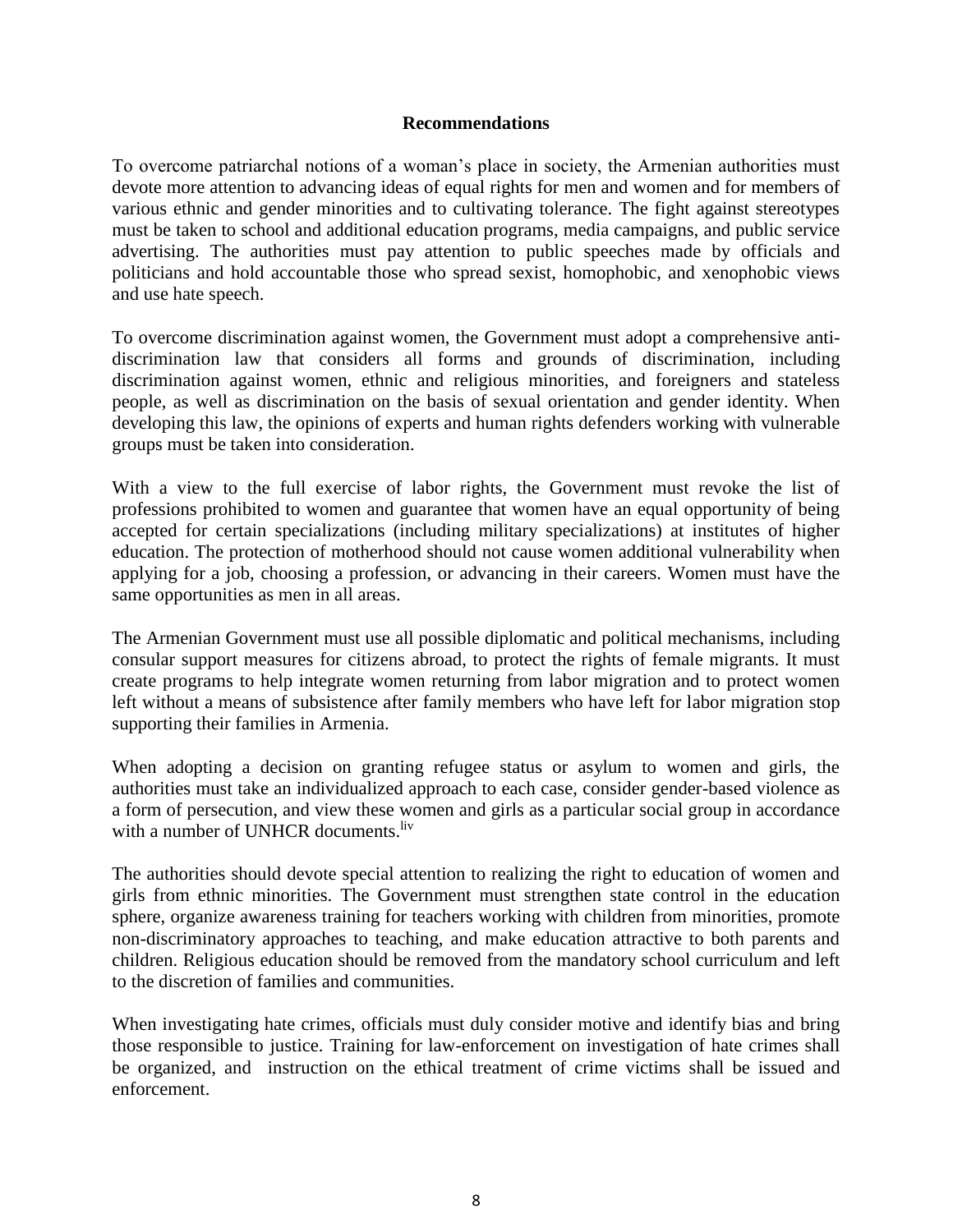<sup>1</sup> The "List of industries, professions, and jobs of the national economy with difficult, hazardous, and dangerous work conditions which are prohibited from employing pregnant women, women of child-bearing age, and minor women" was enacted by Resolution of the Government of the Republic of Armenia of November 9, 1994, No. 520 together with the "List of jobs and professions mainly employing women, minors, and people with limited capabilities for work," available at www.arlis.am 2 Interview with Marina Madatyan, August 23, 2012[, http://hetq.am/arm/news/17766/tarin-11-amis-aranc-txamardu-artagna](http://hetq.am/arm/news/17766/tarin-11-amis-aranc-txamardu-artagna-ashkhatanqi-vardzatrutyuny-video.html)[ashkhatanqi-vardzatrutyuny-video.html](http://hetq.am/arm/news/17766/tarin-11-amis-aranc-txamardu-artagna-ashkhatanqi-vardzatrutyuny-video.html) <sup>3</sup> This interview was conducted by Shirak Center and first published by this organization on March 10, 2013. <http://www.aravot.am/2013/03/12/213508/> <sup>4</sup> UNGASS report on the situation in Armenia for 2013 [http://www.unaids.org/sites/default/files/country/documents//file,92813,es..pdf](http://www.unaids.org/sites/default/files/country/documents/file,92813,es..pdf) , pg. 6 <http://www.wvi.org/armenia/article/tackling-spread-hiv-and-aids-among-migrant-workers-armenia> National Center for AIDS Prevention, "The Situation with HIV/AIDS in the Republic of Armenia" [http://www.armaids.am/statistics/2016/june\\_statistics.html](http://www.armaids.am/statistics/2016/june_statistics.html) <sup>6</sup> Article from the newspaper *Aravot*, March 2014 [http://www.aravot.am/2014/03/24/443721/](http://www.aravot.am/2014/03/24/443721/#_blank) 7 Interview conducted by the NGO Civil Society Institute with experts from the NGO Mission Armenia, June 2016. <sup>8</sup> UN High Commissioner for Refugees (UNHCR), *Guidelines on International Protection No. 2: "Membership of a Particular Social Group" Within the Context of Article 1A(2) of the 1951 Convention and/or its 1967 Protocol Relating to the Status of Refugees*, 7 May 2002, HCR/GIP/02/02, available at: http://www.refworld.org/docid/3d36f23f4.html [accessed 7 September 2016] 9 Interview with experts from the NGO Mission Armenia, Civil Society Institute, June 2016. <sup>10</sup><br>Interview with experts from the NGO Mission Armenia, Civil Society Institute, June 2016.<br>Cancus of the National Statistics Service of the Penublic of Armenia for 2011, http://grappta <sup>11</sup> Census of the National Statistics Service of the Republic of Armenia for 2011,  $\frac{http://armstat.am/file/doc/99486253.pdf}{http://armstat.am/file/doc/99486253.pdf}$ Article by the Independent Journalists Network, January 2016[, www.epress.am/ru/2016/01/29/в-армении-нарушается-право-езидок-](http://www.epress.am/ru/2016/01/29/в-армении-нарушается-право-езидок-на-о.html) $Ha-o.html$ <sup>13</sup> Interview published by the Institute for War and Peace Reporting, December 16, 2011[, https://iwpr.net/ru/global-voices/армения](https://iwpr.net/ru/global-voices/армения-езидские-девочки-обречены-на-ранний)[езидские-девочки-обречены-на-ранний](https://iwpr.net/ru/global-voices/армения-езидские-девочки-обречены-на-ранний) <sup>14</sup> Ibid.[, https://iwpr.net/ru/global-voices/армения-езидские-девочки-обречены-на-ранний](https://iwpr.net/ru/global-voices/армения-езидские-девочки-обречены-на-ранний)<br>
<sup>15</sup> Article by the Independent Journalists Network, Joniery 2016, www.enrese.em/ru/2016/01 Article by the Independent Journalists Network, January 2016, [www.epress.am/ru/2016/01/29/в-армении-нарушается-право-езидок-](http://www.epress.am/ru/2016/01/29/в-армении-нарушается-право-езидок-на-о.html) $\frac{Ha-O.html}{16}$ <sup>16</sup> Ibid., <u>www.epress.am/ru/2016/01/29/в-армении-нарушается-право-езидок-на-о.html</u> <sup>17</sup> *Moskovsky komsomolets* article, November 9, 2011[, http://www.yerkramas.org/article/?id=23369/](http://www.yerkramas.org/article/?id=23369/) <sup>18</sup> Report of the Eurasian Partnership Foundation "Rights of Children from Religious and Ethnic Minority Groups in Armenia" (2014), [http://www.epfarmenia.am/wp-content/uploads/2014/06/2014\\_Field\\_Study\\_Rights\\_of\\_Chidren\\_en.pdf](http://www.epfarmenia.am/wp-content/uploads/2014/06/2014_Field_Study_Rights_of_Chidren_en.pdf) <sup>19</sup> Interview published by the Institute for War and Peace Reporting, December 16, 2011[, https://iwpr.net/ru/global-voices/армения](https://iwpr.net/ru/global-voices/армения-езидские-девочки-обречены-на-ранний)[езидские-девочки-обречены-на-ранний](https://iwpr.net/ru/global-voices/армения-езидские-девочки-обречены-на-ранний) <sup>20</sup> International Religious Freedom Report for 2014, Bureau of Democracy, Human Rights, and Labor, US Department of State <http://www.state.gov/j/drl/rls/irf/religiousfreedom/index.htm?year=2014&dlid=238352> Study by the Collaboration for Democracy Center[, http://www.religions.am/eng/library/issues-of-religious-education-at-public](http://www.religions.am/eng/library/issues-of-religious-education-at-public-schools-of-the-republic-of-armenia/)[schools-of-the-republic-of-armenia/](http://www.religions.am/eng/library/issues-of-religious-education-at-public-schools-of-the-republic-of-armenia/) <sup>21</sup> [http://ngngo.net/en/manifestation-of-attitudes-and-hate-towards-lgbti-people-and-the-violation-of-their-rights/,](http://ngngo.net/en/manifestation-of-attitudes-and-hate-towards-lgbti-people-and-the-violation-of-their-rights/) <https://issuu.com/pinkarmenia/docs/lgbtmonitoring> page 7-8 Article by the Independent Journalists Network, January 2013, [http://www.epress.am/ru/2013/01/23/%d0%9a%d0%b0%d0%bd%d0%b4%d0%b8%d0%b4%d0%b0%d1%82-%d0%b2-](http://www.epress.am/ru/2013/01/23/Кандидат-в-президенты-Армении-об-арми.html) [%d0%bf%d1%80%d0%b5%d0%b7%d0%b8%d0%b4%d0%b5%d0%bd%d1%82%d1%8b-](http://www.epress.am/ru/2013/01/23/Кандидат-в-президенты-Армении-об-арми.html) %d0%90%d1%80%d0%b2%d0%b5%d0%bd%d0%b8%d0%b8-%d0%be%d0%b1-%d0%b0%d1%80%d0%bc%d0%b8.html<br>23 April 20 April 20 April 20 April 20 April 20 April 20 April 20 April 20 April 20 April 20 April 20 April 20<br>20 April 20 April 20 Apri Article by the Independent Journalists Network, January 2013, [http://www.epress.am/ru/2013/01/23/%d0%9a%d0%b0%d0%bd%d0%b4%d0%b8%d0%b4%d0%b0%d1%82-%d0%b2-](http://www.epress.am/ru/2013/01/23/Кандидат-в-президенты-Армении-об-арми.html) [%d0%bf%d1%80%d0%b5%d0%b7%d0%b8%d0%b4%d0%b5%d0%bd%d1%82%d1%8b-](http://www.epress.am/ru/2013/01/23/Кандидат-в-президенты-Армении-об-арми.html) [%d0%90%d1%80%d0%bc%d0%b5%d0%bd%d0%b8%d0%b8-%d0%be%d0%b1-%d0%b0%d1%80%d0%bc%d0%b8.html](http://www.epress.am/ru/2013/01/23/Кандидат-в-президенты-Армении-об-арми.html)<br>24 A Article from the sull and the substantial control to the substantial control of the substantial control to the substantial control Article from the online media outlet armenianow, May 2015 [https://www.armenianow.com/society/38162/diy\\_gay\\_lesbian\\_club\\_bomb\\_attack\\_yerevan\\_reactions](https://www.armenianow.com/society/38162/diy_gay_lesbian_club_bomb_attack_yerevan_reactions) <sup>25</sup> <http://ilga-europe.org/sites/default/files/2016/armenia.pdf>, [http://old.iravunk.com/index.php?option=com\\_content&view=article&id=30778:2015-10-23-12-01-44&catid=51:tema&Itemid=115](http://old.iravunk.com/index.php?option=com_content&view=article&id=30778:2015-10-23-12-01-44&catid=51:tema&Itemid=115)  $^{26}$  PINK Armenia archives.<br> $^{27}$  Interview with civic activ <sup>27</sup> Interview with civic activist L., September 2016, PINK Armenia archives.<br><sup>28</sup> Pullips of the Investigative Committee of the Penublic of Armenia of Navy <sup>28</sup> Ruling of the Investigative Committee of the Republic of Armenia of November 17, 2015, PINK Armenia archives<br><sup>29</sup> "Heta Speech yn Free Speech in Armenia" May 15, 2015, https://jy.mr.pat/alabel.yajae/beta apeech yn fr <sup>29</sup> "Hate Speech vs. Free Speech in Armenia", May 15, 2015, https://iwpr.net/global-voices/hate-speech-vs-free-speech-armenia<br><sup>30</sup> "The Condag Familie Law' Hartais in Armenia", September 20, 2012, https://www.pianonable.c <sup>30</sup> "The 'Gender Equality Law' Hysteria in Armenia", September 20, 2013[, http://armenianweekly.com/2013/09/20/the-gender-equality](http://armenianweekly.com/2013/09/20/the-gender-equality-law-hysteria-in-armenia/)[law-hysteria-in-armenia/;](http://armenianweekly.com/2013/09/20/the-gender-equality-law-hysteria-in-armenia/) "Witch hunt on women's rights activists in Armenia,<http://www.equalpowerlastingpeace.org/tag/lgbt-rights/> Article 29, Constitution of the Republic of Armenia, with amendments December 2015, available at: <http://www.arlis.am/DocumentView.aspx?docID=102510> , http://www.parliament.am/legislation.php?sel=show&ID=1&lang=rus<br>32<br>Criminal Code of Armonia 2003 with emandments http://www.parliament.am/legislation.php?sel=show&ID=1&l  $\frac{32}{133}$  Criminal Code of Armenia, 2003 with amendments, http://www.parliament.am/legislation.php?sel=show&ID=1349&lang=rus#10<br>"Kay xuperca JUEU a Apmeuuu u a Epyzuu?" July 14–2016 https://gays-ua.com/world/kak-zhivet <sup>33</sup> " Как живется ЛГБТ в Армении и в Грузии?", July 14, 2016[, https://gays-ua.com/world/kak-zhivetsya-lgbt-v-armenii-i-v-gruzii](https://gays-ua.com/world/kak-zhivetsya-lgbt-v-armenii-i-v-gruzii) <sup>34</sup> "Неонацисты подожгли альтернативный бар "D.I.Y" в городе Ереван (Республика Армения)", May 19, 2012, <https://avtonom.org/freenews/neonatsisty-vzorvali-anarkho-bar-diy-v-gorode-erevan-respublika-armeniya>  $35$  ADC Memorial interview with Tsomak, August 2016. <sup>36</sup> Armenia: A Blurry Line in Yerevan Between Hate Crime and Defense of "National Interests", May 21, 2012,

http://www.eurasianet.org/node/65436

 $\overline{\phantom{a}}$